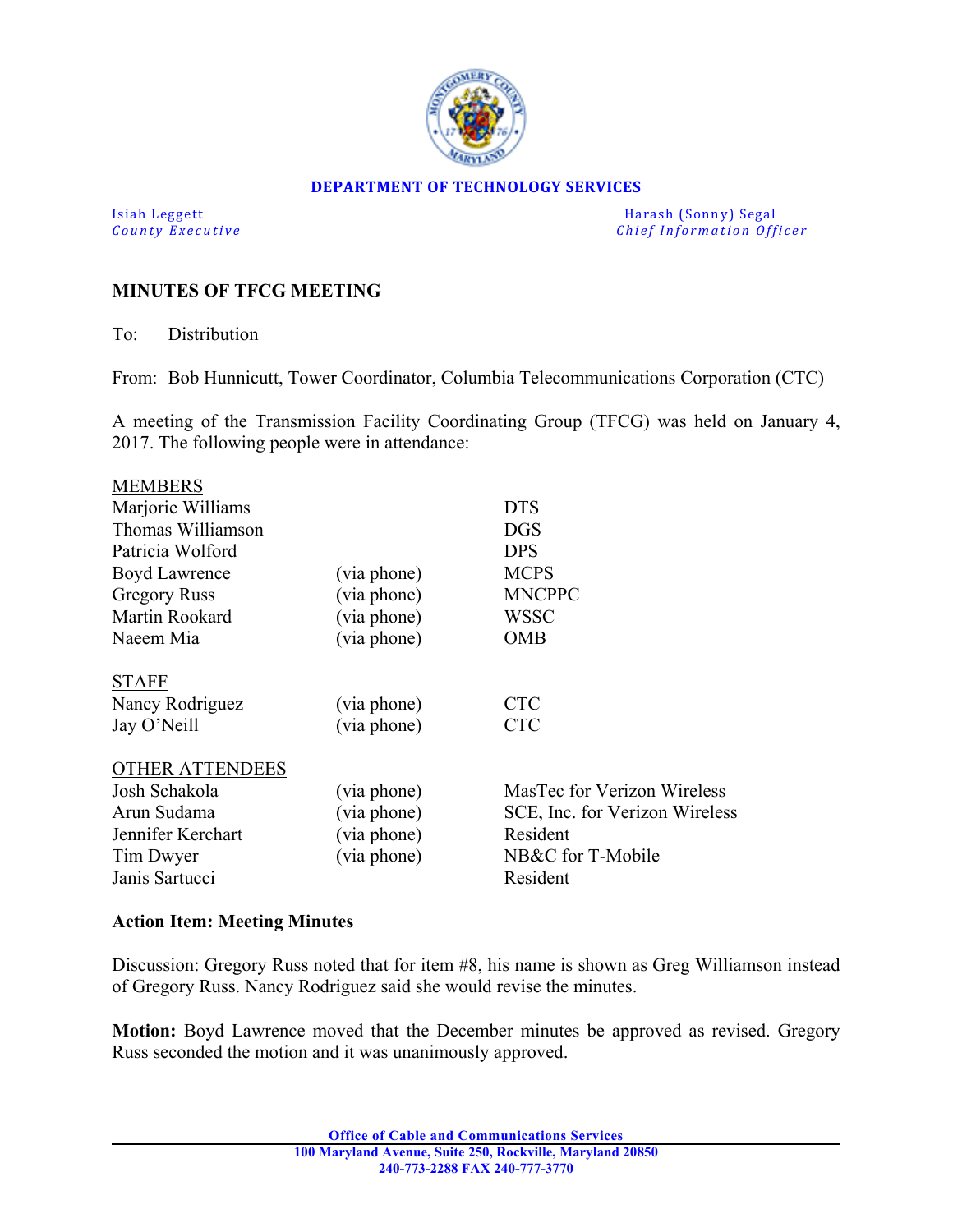Minutes of TFCG Meeting Held January 4, 2017 Page 2 of 6

# **Action Item: Consent Agenda**

1. *Application number*: 201612-04 *Type*: Minor Modification *Received*: 01 November 2016 *Applicant*: T-Mobile *Site Name/Location*: Bullis School / 10855 Falls Road, Potomac *Zoning Standard*: RE-2, Limited Use *Property Owner*: Bullis School, Inc. *Description*: Add three 93"-high panel antennas at the 112' level on a 130'-high monopole. *Tower Coordinator Recommendation*: Recommended

2. *Application number*: 201701-01 *Type*: Minor Modification *Received*: 25 November 2016 *Applicant*: T-Mobile

*Site Name/Location*: Petrucelli Property / 14105 Seneca Place, Darnestown *Zoning Standard*: CRN-0.25, Limited Use *Property Owner*: Vanic, LLC *Description*: Replace three 93"-high panel antennas at the 90' level on a 105'-high monopole. *Tower Coordinator Recommendation*: Recommended

3. *Application number*: 201701-07 *Type*: Minor Modification *Received*: 12 December 2016 *Applicant*: Sprint

*Site Name/Location*: Fire Station #31 / 12100 Darnestown Road, Gaithersburg

*Zoning Standard*: R-200, Limited Use *Property Owner*: Montgomery County

*Description*: Add one 2'-wide dish antenna at the 133' level on a 161'-high monopole.

**Tower Coordinator Recommendation**: Conditioned on the applicant providing written approval from Montgomery County that they approve of the attachment at the time of permitting.

4. *Application number*: 201702-01 *Type*: Minor Modification *Received*: 16 December 2016 *Applicant*: Sprint

*Site Name/Location*: Goldsboro Road Site / 6400 Goldsboro Road, Bethesda

*Zoning Standard*: R-200, Limited Use *Property Owner*: Montgomery County

**Description**: Add three 42"-high panel antennas and three RRHs at the 79' level on a 67'-high office building.

*Tower Coordinator Recommendation*: Recommended.

5. *Application number*: 201702-03 *Type*: Minor Modification *Received*: 20 December 2016 *Applicant*: AT&T

*Site Name/Location*: Woodside Water Tank / 1945 Seminary Place, Silver Spring

*Zoning Standard*: R-60, Limited Use *Property Owner*: WSSC

*Description*: Replace three 96"-high panel antennas and three RRHs at the 125' level on a 110'high water tank.

**Tower Coordinator Recommendation**: Conditioned on the applicant providing written approval from WSSC that they approve of the attachment at the time of permitting.

6. *Application number*: 201702-04 *Type*: Minor Modification *Received*: 20 December 2016 *Applicant*: AT&T

*Site Name/Location*: Avenel Golf Course / 10010 Oaklyn Drive, Potomac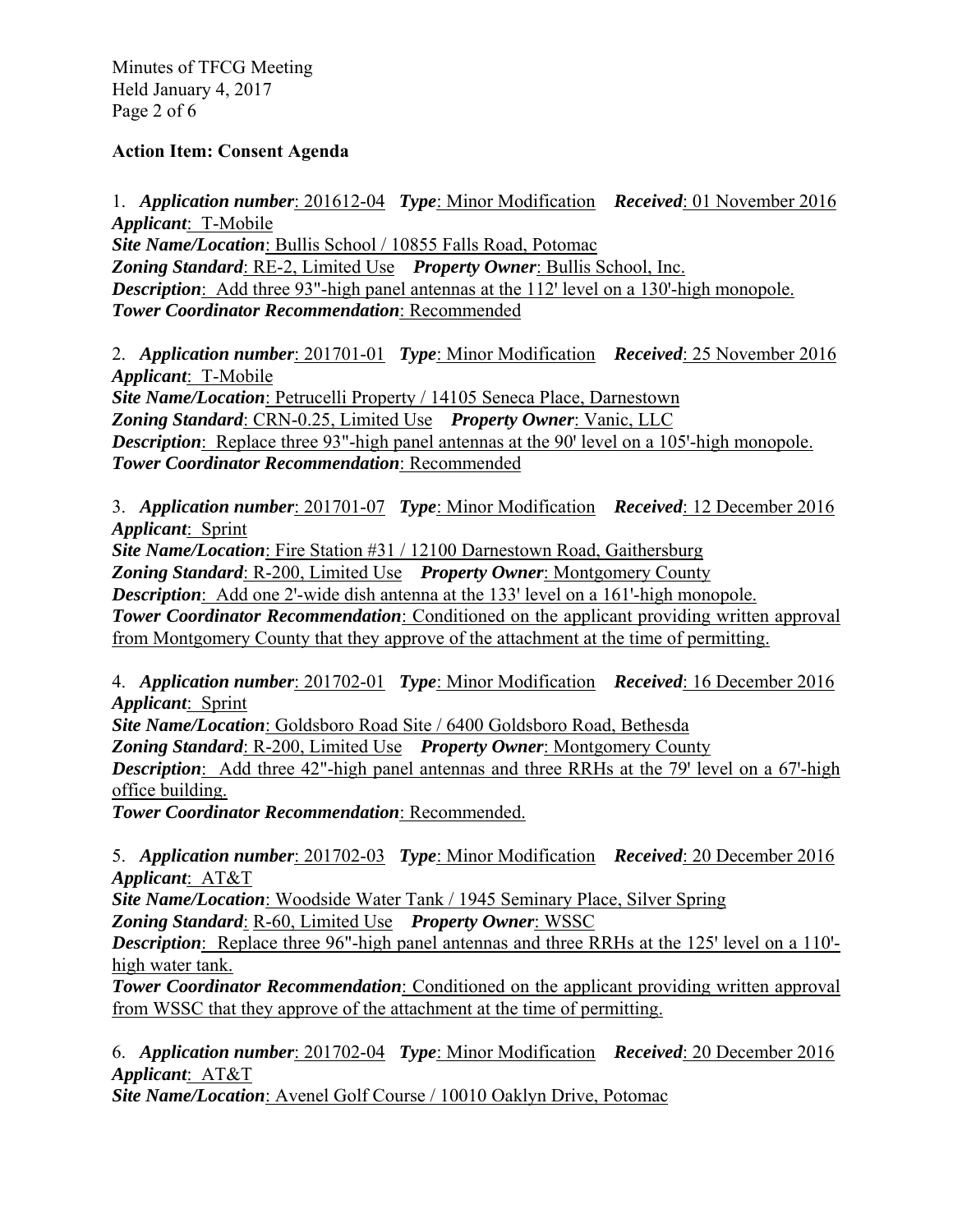Minutes of TFCG Meeting Held January 4, 2017 Page 3 of 6

*Zoning Standard*: RD-2C, Limited Use *Property Owner*: WSSC

*Description*: Replace three 96"-high panel antennas and three RRHs at the 118' level on a 130'high monopole.

**Tower Coordinator Recommendation**: Conditioned on the applicant providing written approval from WSSC that they approve of the attachment at the time of permitting.

7. *Application number*: 201702-05 *Type*: Minor Modification *Received*: 20 December 2016 *Applicant*: AT&T

*Site Name/Location*: Bethesda Country Club / 7601 Bradley Boulevard, Bethesda *Zoning Standard*: R-200, Limited Use *Property Owner*: Bethesda Country Club **Description**: Replace three 96"-high panel antennas and three RRHs at the 122' level on a 150'high monopole.

*Tower Coordinator Recommendation*: Recommended.

8. *Application number*: 201702-06 *Type*: Minor Modification *Received*: 20 December 2016 *Applicant*: AT&T

*Site Name/Location*: Bethesda VFD #26 / 6700 Democracy Boulevard, Bethesda

*Zoning Standard*: R-90, Limited Use *Property Owner*: Bethesda VFD

**Description**: Replace three 96"-high panel antennas and three RRHs at the 138' level on a 150'high monopole.

*Tower Coordinator Recommendation*: Recommended.

9. *Application number*: 201702-07 *Type*: Minor Modification *Received*: 20 December 2016 *Applicant*: AT&T

*Site Name/Location*: Seneca Ayr Farm / 13100 West Old Baltimore Road, Boyds

*Zoning Standard*: I-4, Limited Use *Property Owner*: Charles Linthicum

*Description*: Replace three 96"-high panel antennas and three RRHs at the 110' level on a 140'high monopole.

*Tower Coordinator Recommendation*: Recommended.

10. *Application number*: 201702-08 *Type*: Minor Modification *Received*: 20 December 2016 *Applicant*: AT&T

*Site Name/Location*: Well Lane Water Tank / 11400 Woodglen Drive & Executive Blvd. *Zoning Standard*: R-90, Limited Use *Property Owner*: WSSC

*Description*: Replace three 96"-high panel antennas and three RRHs at the 99' level on a 105'high monopole.

**Tower Coordinator Recommendation**: Conditioned on the applicant providing written approval from WSSC that they approve of the attachment at the time of permitting.

**Motion:** Martin Rookard moved that all items on the Consent Agenda be recommended. Patricia Wolford seconded the motion and it was unanimously approved.

# **Regular Agenda**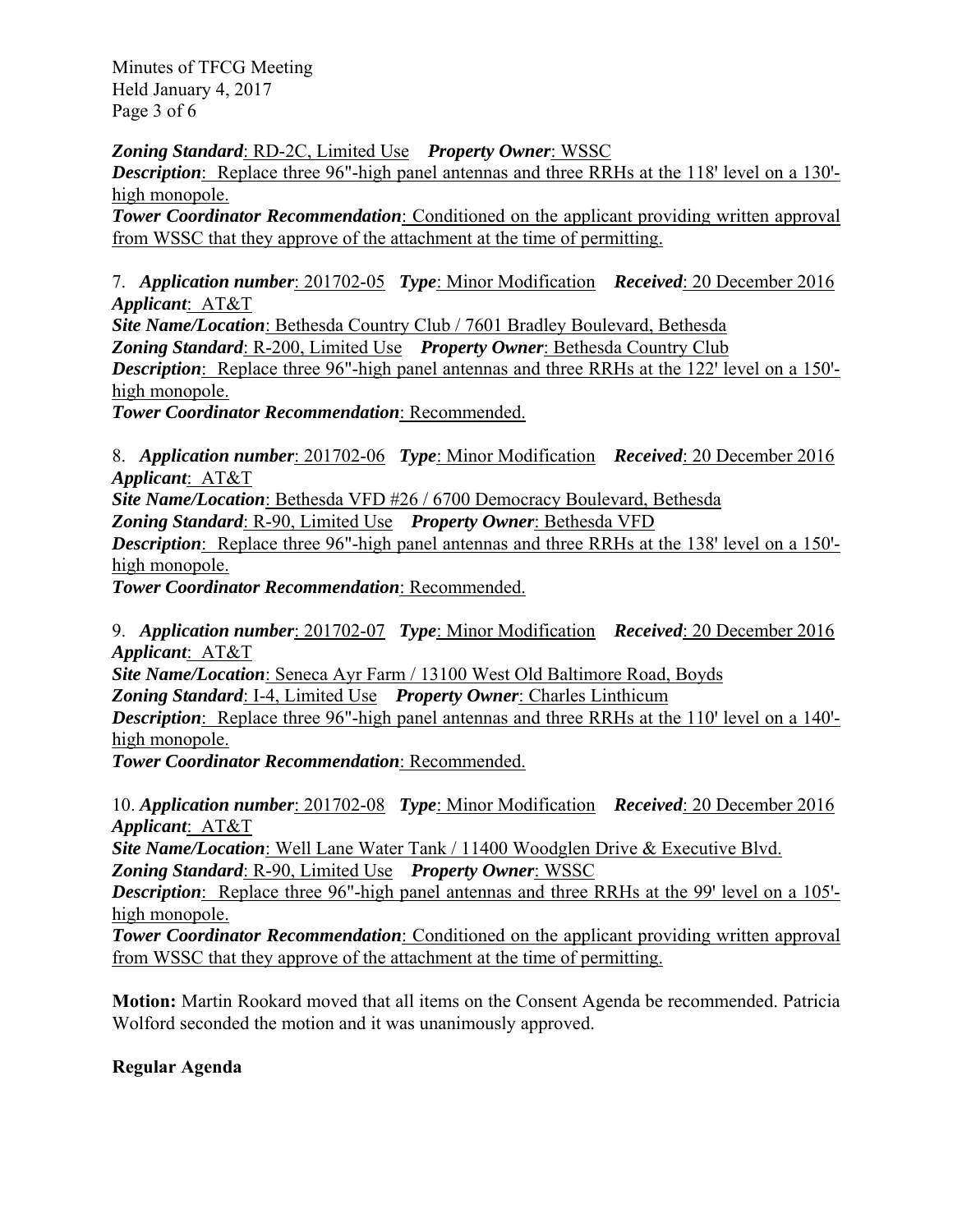Minutes of TFCG Meeting Held January 4, 2017 Page 4 of 6

11. *Application number*: 201701-04 *Type*: New *Received*: 09 December 2016 *Applicant*: Verizon Wireless *Site Name/Location*: Neelsville Middle School / 11700 Neelsville Church Road, Germantown *Zoning Standard*: R-200, Conditional Use *Property Owner*: MCPS Board of Education **Description**: Construct a 150'-high monopole and attach twelve panel antennas, six 96" and six 72" high, at the 150' level. *Tower Coordinator Recommendation*: Conditioned on approval of a Conditional Use for

placement of this monopole.

Marjorie Williams summarized the application noting that the TFCG recommended this application at its April 2016 meeting but that the application was placed on hold awaiting approval from MCPS. She noted that, now that the necessary approvals have been obtained, the applicant has refiled the application for a current recommendation as a Conditional Use. Boyd Lawrence stated that the applicant had obtained MCPS approval, and that the initial delay was by Verizon Wireless. Arun Sudama confirmed Mr. Lawrence's statement and stated that all internal issues are now resolved and there are no changes in the application as originally filed.

Ms. Williams noted that the location of the monopole is on a grassy area, a short distance away from a custodial area, in the direction of a shopping center on Neelesville Church Road. Mr. Lawrence added that there is also a parking area that separates the monopole from the school. Ms. Williams reminded attendees that the TFCG meeting is not a public hearing (which would be the appropriate forum for public comment).

**Motion:** Martin Rookard moved that the application be recommended. Thomas Williamson seconded the motion and it was approved with Boyd Lawrence and Gregory Russ abstaining.

12. *Application number*: 201701-06 *Type*: Co-location *Received*: 12 December 2016 *Applicant*: T-Mobile *Site Name/Location*: The Overlook / 3200 N. Leisure World Boulevard, Silver Spring *Zoning Standard*: PRC, Limited Use *Property Owner*: Vantage Point East **Description**: Attach six panel antennas (three 57"-high and three 93"-high), one 2'-wide dish antenna, and three RRUs at the 128' and 132' levels on a 135'-high condominium. *Tower Coordinator Recommendation*: Recommended.

Nancy Rodriguez summarized the application. Ms. Williams added that because T-Mobile is adding antennas to an existing structure and not a new structure, the application is considered a colocation, even though T-Mobile will be the only carrier with antennas attached to the structure.

**Motion:** Thomas Williamson moved that the application be recommended. Boyd Lawrence seconded the motion and it was unanimously approved.

13. *Application number*: 201701-08 *Type*: Co-location *Received*: 12 December 2016 *Applicant*: Verizon Wireless *Site Name/Location*: Miller Company Blvd / 4701 Sangamore Road, Bethesda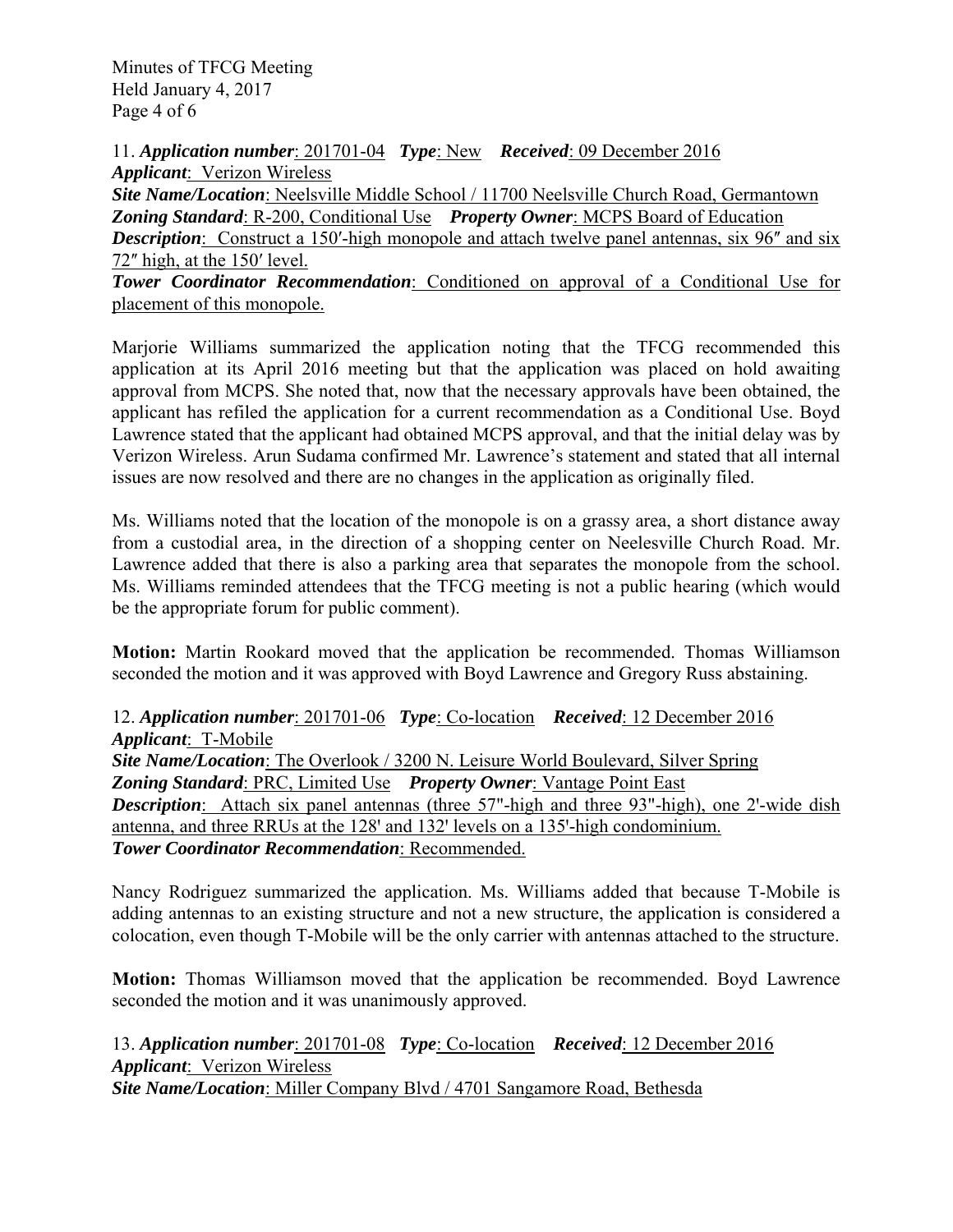Minutes of TFCG Meeting Held January 4, 2017 Page 5 of 6

*Zoning Standard*: NR-0.75, Limited Use *Property Owner*: WC & AN Miller Development Co. *Description*: Attach three 57"-high panel antennas at the 67' level inside a new smokestack atop a 33'-high office building.

*Tower Coordinator Recommendation*: Recommended.

Nancy Rodriguez summarized the application.

**Motion:** Boyd Lawrence moved that the application be recommended. Martin Rookard seconded the motion and it was unanimously approved.

14. *Application number*: 201701-09 *Type*: Co-location *Received*: 13 December 2016 *Applicant*: T-Mobile *Site Name/Location*: Georgia Avenue Parking Garage / 2425 Blueridge Avenue, Silver Spring *Zoning Standard*: CR-4.0, Limited Use *Property Owner*: Georgia Avenue, Inc. *Description*: Attach up to twelve panel antennas, four 93"-high and four 56"-high, at the 65' and 76' levels atop a 60'-high parking garage.

*Tower Coordinator Recommendation*: Recommended.

Nancy Rodriguez summarized the application.

**Motion:** Martin Rookard moved that the application be recommended. Patricia Wolford seconded the motion and it was unanimously approved.

15. *Application number*: 201701-10 *Type*: Co-location *Received*: 13 December 2016 *Applicant*: Verizon Wireless *Site Name/Location*: PEPCO Tower #171-S / 1801 Ednor Road, Silver Spring *Zoning Standard*: RC, Limited Use *Property Owner*: PEPCO **Description**: Attach twelve panel antennas, six 96"-high and six 72"-high, at the 140' level on a 135'-high PEPCO transmission line tower. *Tower Coordinator Recommendation*: Recommended.

Nancy Rodriguez summarized the application. Ms. Williams asked the applicant if the application had been discussed with PEPCO; she noted that PEPCO had informed the County that it will not be allowing colocation on some structures that were recommended by the TFCG. Arun Sudama confirmed that Verizon Wireless is in talks with PEPCO and that Verizon Wireless is currently working out any structural issues with the tower.

Thomas Williamson asked the applicant how Verizon Wireless is able to attach their antennas at the 140' level if the tower is only 135'-high. Mr. Sudama explained that a fort worth pole will be mounted through the middle of the Pepco tower which will allow for the additional height.

**Motion:** Patricia Wolford moved that the application be recommended. Gregory Russ seconded the motion and it was unanimously approved.